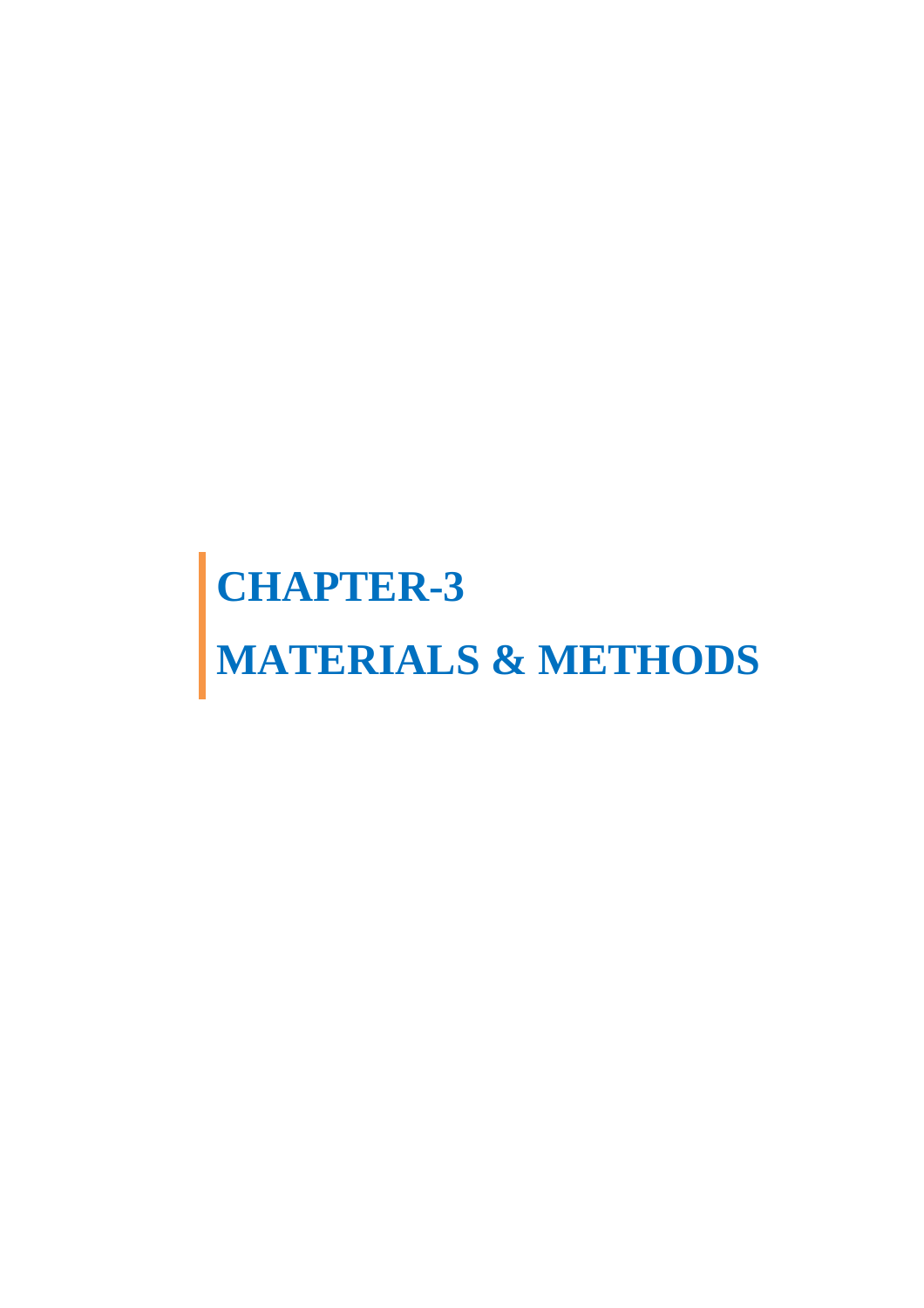#### **3.0. Materials & Methods**

#### **3.1. Reagents and chemicals**

The whole experimental work was carried out using the animal models (rats) which were taken from the Govt. registered animal provider. Food ingredients for animal feeding were acquired from the neighboring market of Midnapore. Animals were at free access of water *ad libitum*. NAC was bought from Sigma-Aldrich, Catalog number A7250 and purity  $\geq$ 99%. S D Fine Chem Ltd (SDFCL), India supplied sodium arsenite, hydrogen peroxide, ethanol, methanol and chloroform. From Merck, Mumbai, Maharashtra, India, Potassium ferricyanide, glacial acetic acid, ethidium bromide and TPP were afforded. Agarose, NBT, Tween 20, NAD, sodium acetate, NADP, Tris-base, potassium phosphate and sodium lactate have been availed from SRL, Mumbai, Maharashtra, India. Ray Biotech, Georgia, USA, provided TNF-α and IL-6 kit. From Loba (Mumbai, Maharashtra, India), Riboflavin was acquired. From the reagent provider Tulip group, India, LDH, creatinine, SGOT and SGPT kits were taken. The kits of estradiol, ER-1, LH, FSH, folic acid  $(B_9)$ , vitamin  $B_{12}$ , NF- $\kappa B$ , and MT-1 ELISA were supplied by Wuhan Fine Biological Technology Co., Ltd. (Wuhan, China). From Qualigens, India, Hematoxylin, eosin plus ferric chloride were procured.

#### **3.2. Animal selection and treatment**

Female virgin Wistar strain albino rats weighted approx  $95 \pm 5.0$  g were utilized for the whole experimental study. All the experimental animals were procured from the authorized provider. The total experimental work was performed as per the guidelines by the Control and Supervision of Experiments on Animals (CPCSEA),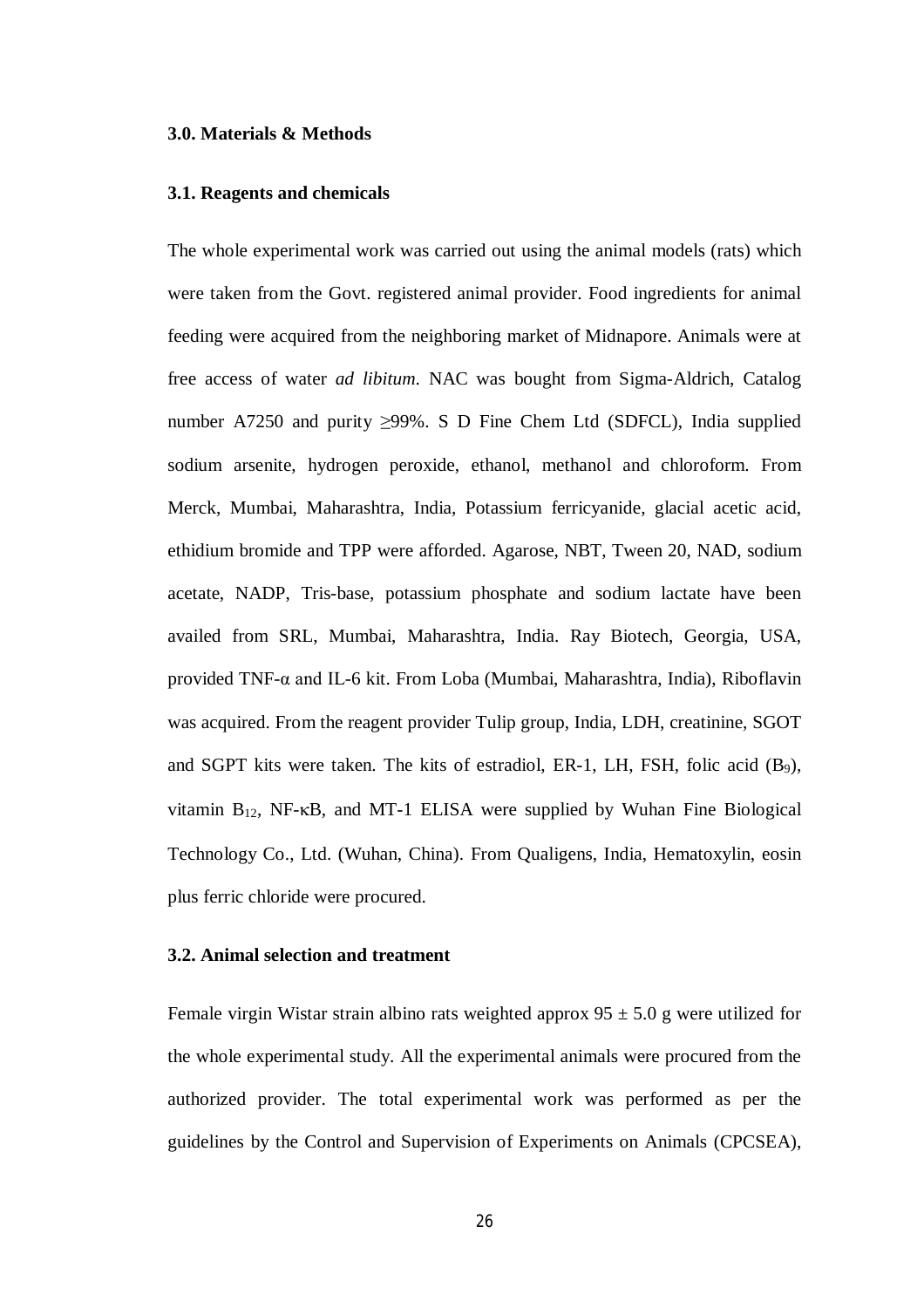Ministry of Environment, Forest and Climate (Government of India) with prior approval of Vidyasagar University Ethical Committee. All experimental models were set aside in separate polycarbonate cages and placed in the animal house named Darwin's House of working institution i.e. Vidyasagar University, Midnapore, West Bengal, India. Based on the instruction by the animal ethical committee, all the experimental animals were acclimatized for 10 days in a controlled temperature within  $32\pm2^{\circ}$ C with the maintenance of 12h dark-light cycle and adequate percentage of humidity. During each experimental work the rats were supplied free access of consumable water and standard basal diet. The component of standard basal diet is given below:

- Wheat, flour, atta: 56.42%
- Bengal gram, sattu: 31.56%
- Whole milk powder: 10.52%
- Soyabean oil: 1.00%
- Sodium chloride: 0.5%

#### **3.3. Study of vaginal smear**

Detecting the phases of estrous cycle during the experiment, vaginal smear was collected from each rat in the experiment. The smear collection process was performed using 0.9% normal saline with a dropper. The saline containing sterile smooth dropper was inserted into the vagina and then saline was flushed for many times for the vaginal fluid compilation. After that smear was poured on the top of the glass slide, allowed for complete drying. When the slides become completely dehydrated then allocated for Leishman's stain followed by the observation underneath light microscope (magnification 40x).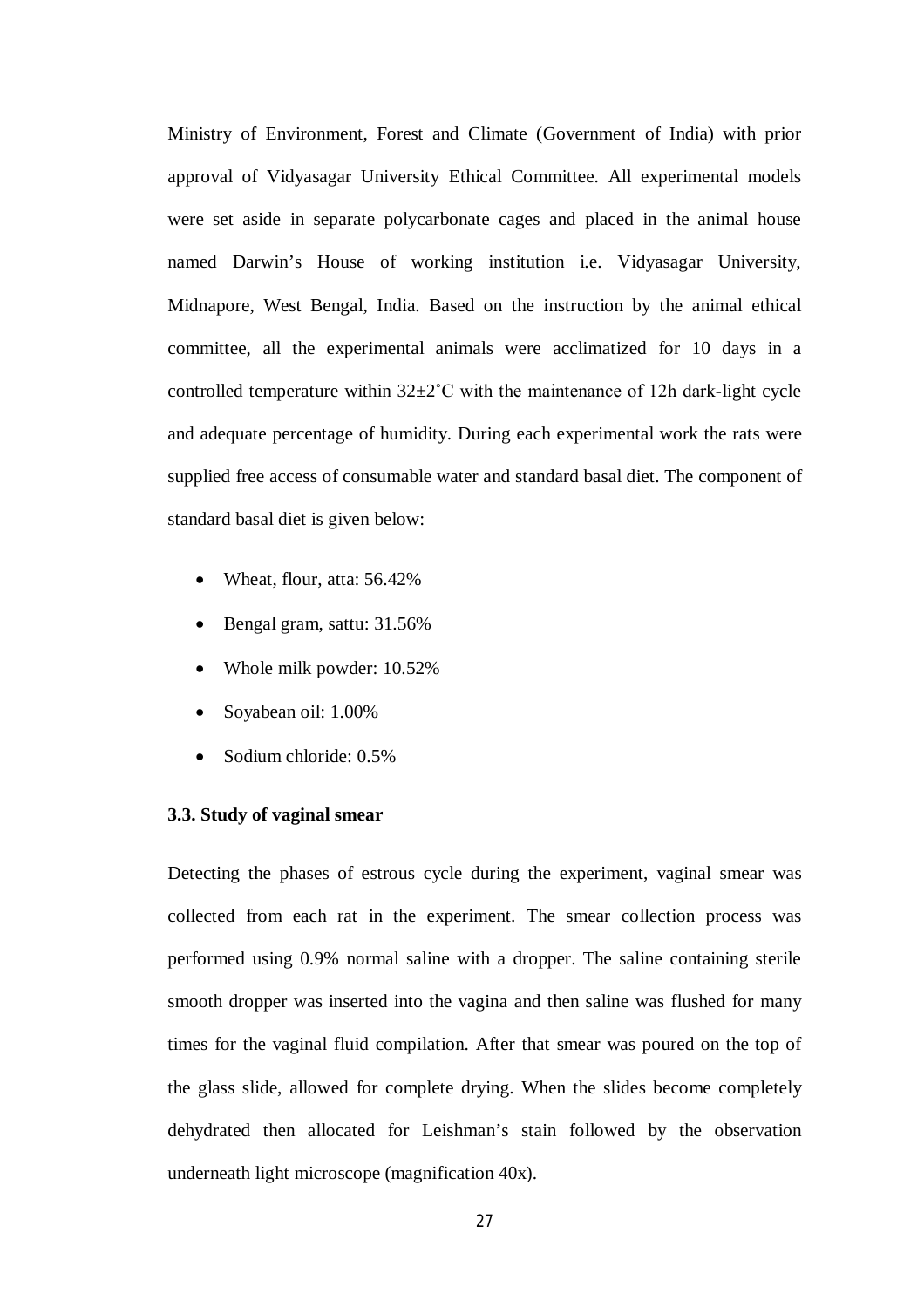#### **3.4. Estimation of total protein**

The total protein of serum, liver tissue and reproductive organs (uterus and ovary) were determined by Biuret method. A complex is created between the  $Cu^{2+}$  and functional group of two peptide bonds in protein. This complex creates a chelate product of violet colour.

Biuret reagent (1.0 ml) was poured in 'Blank', 'Standard' and 'Test' test tubes. Afterwards 10 µl of standard solution and 10 µl of sample were added in 'Standard' and 'Test' test tubes accordingly. The solution mixtures were then allowed for incubation in room temperature for 5 minutes followed by recording of OD at 540 nm against Blank.

#### **3.5. Determination of metabolic toxicity**

#### **3.5.1. Estimation of SGPT**

SGPT shifts the amino group from L-alanine into  $\alpha$  ketogluterate and thereby these two substances become pyruvate and glutamate respectively. In alkali medium the generated pyruvate combined with 2, 4, Dinitrophenyl hydrazine (DNPH) and develop a coloured (brown) complex of hydrazone. The strength of this formed coloured complex was recorded which is proportional with SGPT activity.

At the beginning substrate reagent (0.5 ml) was poured into the test tubes and set aside in incubator for 3 minutes at  $37^{\circ}$ C. Afterwards distilled water (0.1 ml) was dispensed only in blank tube and test serum (0.1 ml) into the test sample with subsequent incubation for about 30 minutes. Then DNPH (0.5 ml) reagent was discharged into all tubes and considered for standing about 20 minutes in room temperature after proper mixing. Again the total cocktail was allowed to wait about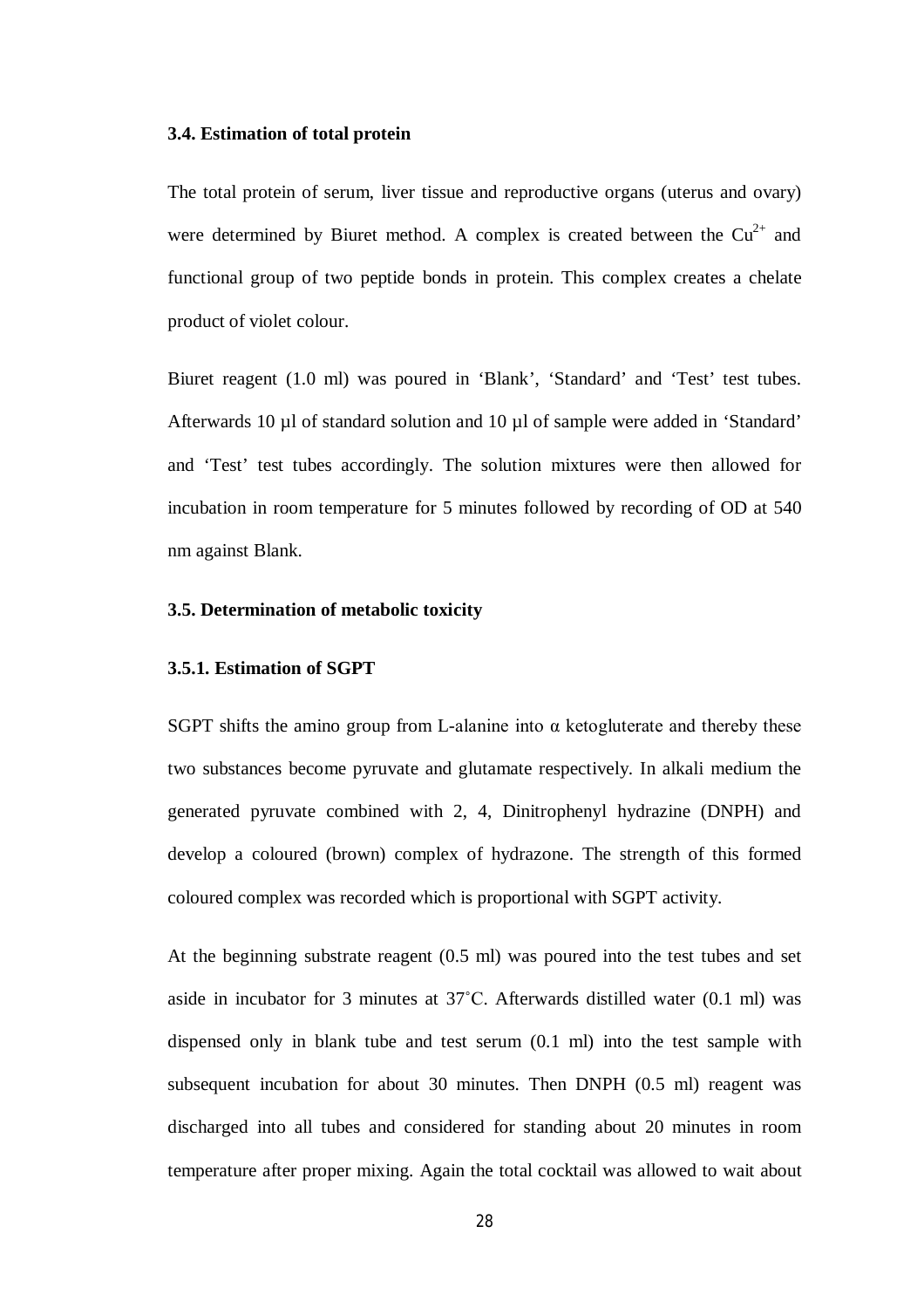10 minutes after the mixing of 0.4N NaOH (0.5 ml) and then allocated for absorbance measurement at 505 nm.

#### **3.5.2. Estimation of SGOT**

Like SGPT; SGOT facilitates the transamination process and thereby L-aspartate is converted into oxaloacetate and  $\alpha$  ketogluterate into glutamate. The generated oxaloacetate caused oxidation of NADH into NAD catalyzed by malate dehydrogenase. After that spectrophotometric absorbance is taken at 340 nm because of oxidation rate of NADH which is reduced during time progression by means of relative SGOT activity in given sample.

Initially the substrate assay was started by adding enzyme reagent (0.8 ml) plus sample (0.2 ml) and then incubation for about 1 min following mixing of starter reagent (0.2 ml). After that initial absorbance was assessed following repetition of the same in every 1 or 2 minutes. The average absorbance was analysed by ∆A/min. For sample assay, a same proceeding was permitted only working reagent (1.0 ml) was poured into sample (0.2 ml) after incubation of 1 minute.

#### **3.5.3. Measurement of serum creatinine**

The reaction linking with creatinine and picric acid formed a orange colour complex with alkali picrate in a basic intermediate and then absorbance is taken at 520 nm. The colour intensity is directly related with the magnitude of creatinine remaining in sample.

A mixture blend was prepared with reagent picric acid and sample and centrifuged at about 2500-3000 rpm for approx 10 minutes to acquire a lucid supernatant. Then in blank tube reagent picric acid (1.0 ml), distilled water (0.1 ml) and buffer reagent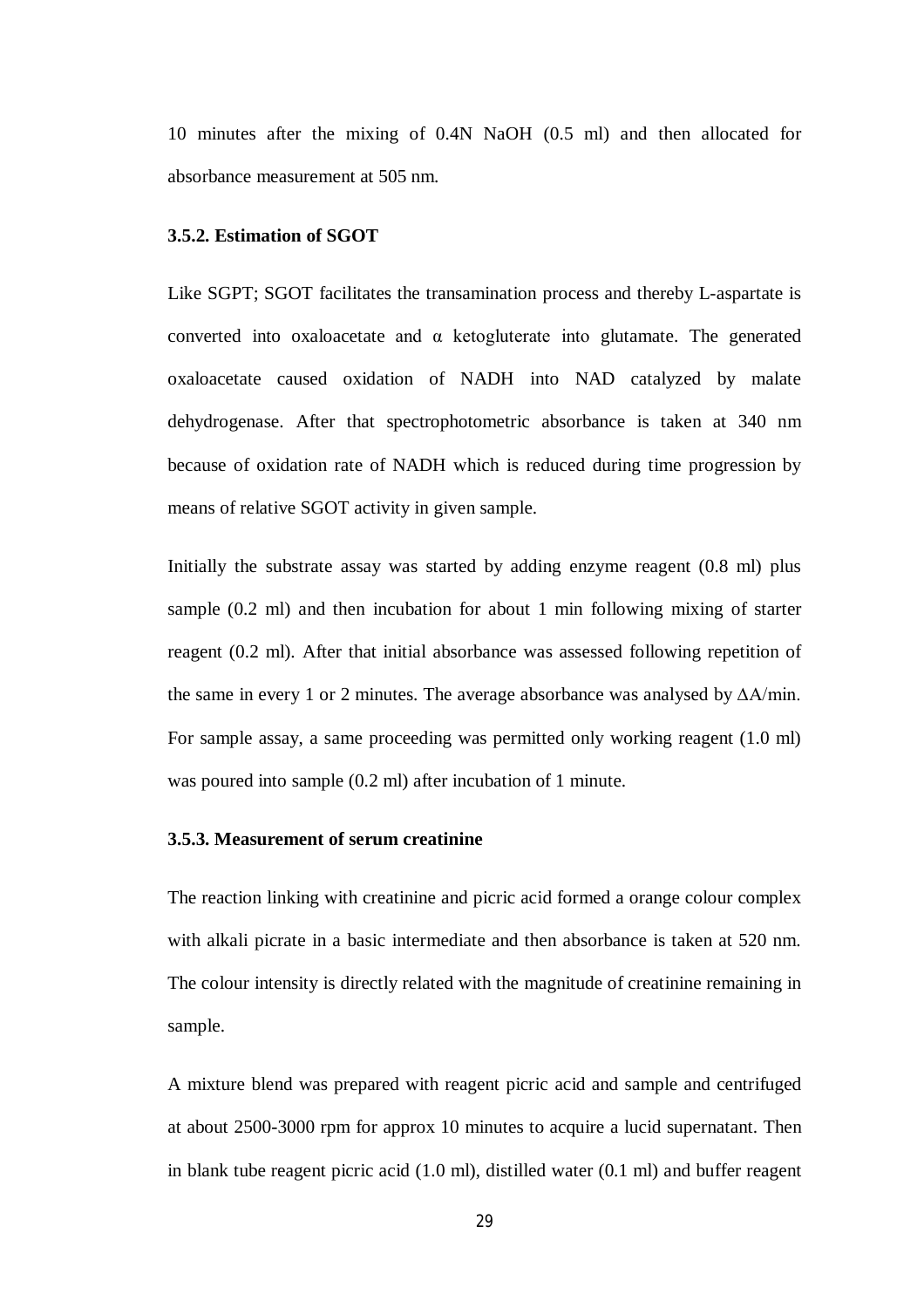(0.1 ml) were blended, whereas in standard same protocol was permitted except distilled water where creatinine standard was poured. In sample test tube only clear supernatant and buffer reagent was discharged. The whole preparation was permitted to stand for accurately 20 minutes in room temperature and then absorbance was quantified against blank.

#### **3.6. Assessment of oxidative stress**

#### **3.6.1. Measurement of MDA and CD**

Oxidative stress markers were measured in liver, uterine horns and ovarian tissues. Initially these reproductive tissues and liver tissue were taken  $(20\% \t w/v)$  for homogenization using the chilled phosphate buffer  $(0.1 \text{ mol/L}, \text{pH- } 7.4)$ . Homogenate of these tissues was centrifuged at 15,000 g for 3 minutes at 4˚C to get the supernatant. This supernatant part was used for the measurement of MDA and CD.

A mixture solution was prepared with the supernatant and thiobarbituric acid (TBA) and allowed to heat for approx 15 minutes in water bath prior to cooling. After centrifugation the supernatant part was obtained and MDA measurement was done at 530 nm ( $\varepsilon$ =1.56×105 mol<sup>-1</sup> cm<sup>-1</sup>) (Devasagayam and Boloor, 2003).

Measuring of CD the supernatant part was mixed with a solution containing chloroform-methanol in a ratio of 2:1. This mixture was allowed for centrifugation to get the lipid extraction. A drier was used for the evaporation of this lipid residue. In post drying step the rest part of lipid was re-mixed with cyclohexane very well and absorbance is taken at 233 nm (Kumar, 2012).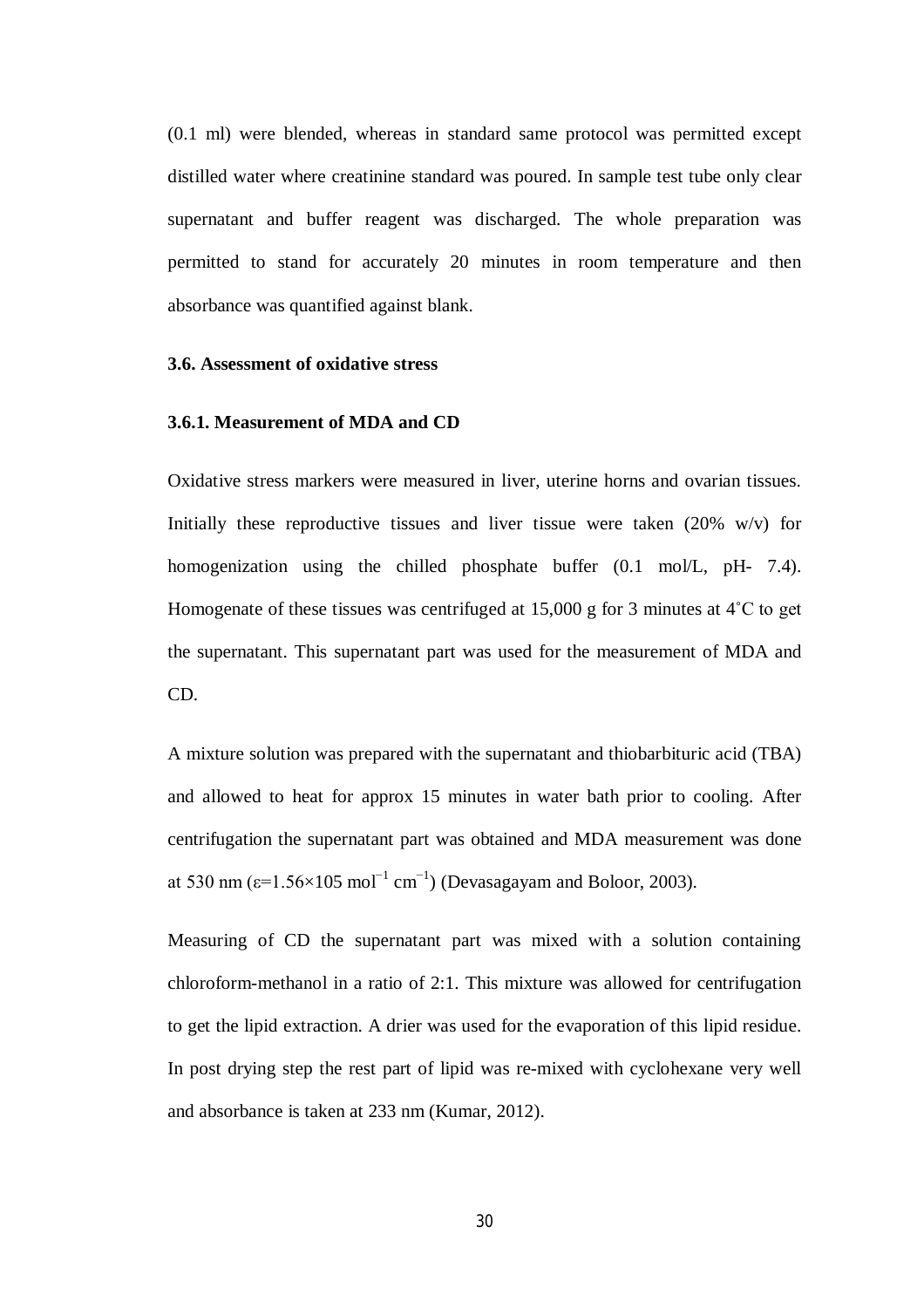#### **3.6.2. Measurement of NPSH**

Measuring of NPSH, ice cold 0.1 M phosphate buffer (PBS) having pH- 7.4 was applied for homogenization of uterine horn and ovarian tissues at 4˚C. The homogenate utilized for the centrifugation at  $4^{\circ}$ C, 10,000 g for 10 minutes to acquire supernatant. Following the technique of DTNB (5, 5"- dithiobis-2-nitrobenzoic acid) this supernatant part was assigned for the estimation of NPSH (Mieyal et al., 2008). Sulfosalicialic acid was employed for the precipitation of protein and then supernatant was collected which was further dissolved with DTNB containing 0.1 M sodium phosphate buffer. At last measurement was recorded at 412 nm of wave length.

#### **3.6.3. Spectrophotometric assessment of SOD, catalase and GPx**

All the tissue slices (10% w/v) (uterus, ovary and liver) were taken in 100 mmol/L refrigerated Tris-HCl homogenising buffer (pH- 7.4) for the preparation of tissue slice homogenate and then the whole preparation was centrifuged at 4˚C for 20 minutes at 10,000 g. Afterwards a reaction was introduced by the addition of 100 µl of tissue supernatant, 800 μL of TDB, 40 μL of 7.5 mmol/L, NADPH, 25 μL of EDTA-MnCl2. Finally, based on the oxidation rate of NADPH the absorbance was observed at 340 nm for the estimation of SOD in the mixture (Pattichis et al., 1994).

Catalase activity was determined as per the method proposed by Hadwan, 2016. The dichromate in acetic acid was transformed into per chromic acid and during heating it was finally changed into chromic acetate due to the occurrence of  $H_2O_2$ . This chromic acetate was finally used for the assessment of catalase at 570 nm. The catalase functioning was expressed by one part of one mole  $H_2O_2$  consumed per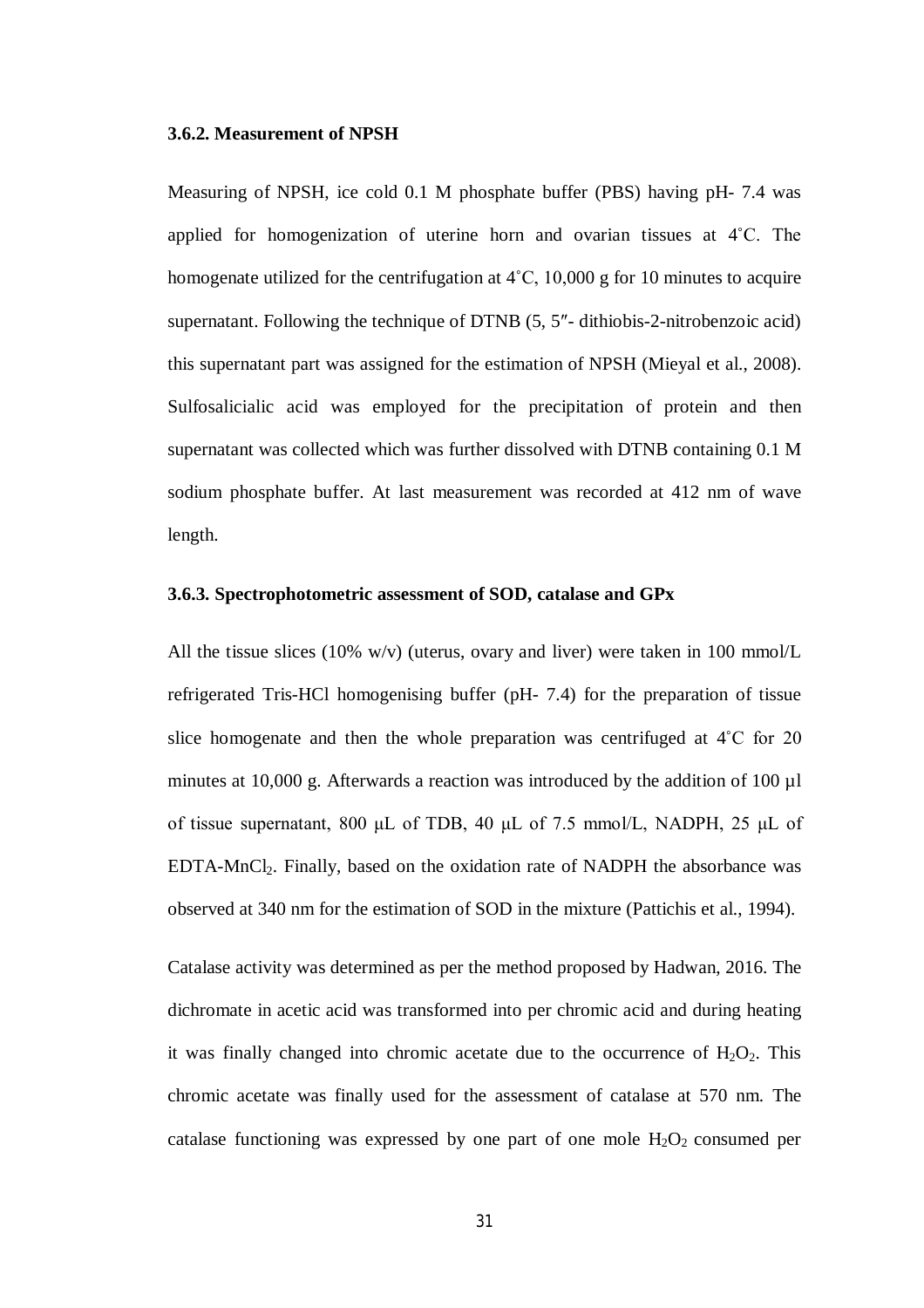milligram of protein per minute (Hadwan, 2016). Distilled water was poured in 'Standard' (100 µl) and 'Blank' (1100 µl) test tube followed by addition of sample (100  $\mu$ l) only in 'Test' test tube. About 1000  $\mu$ l of H<sub>2</sub>O<sub>2</sub> was then dispensed in 'Test' and 'Standard' test tube followed by proper mixing with vortex. The whole mixing was considered to incubate at least 3 minutes at 37°C. Then 2000 µl of dichromate/acetic acid solution (50 ml of 5% potassium dichromate solution + 150 ml of glacial acetic acid) was discharged in all the test tubes and permitted for heating for 10 minutes at boiling temperature followed by cooling. Afterwards precipitated protein was decanted after centrifugation at 2500 g for 5 minutes and OD was documented at 570 nm against Blank.

The utero-ovarian and hepatic tissues were employed for the judgment of GPx functionality. The changing kinetics of GPx activity was considered as one part of 1 µmol NAD(P)H oxidation per milligram of protein per minute and OD was availed at 340 nm (Paglia and Valentine, 1967). An assay buffer (50 mM phosphate buffer) was made using Titron X-100 (0.1%), pH 7.0. A NADPH reagent solution was also arranged using 24 µmol GSH, glutathione reductase and 4.8 µmol β-NADPH. Then a solution blend was made using 1.0 ml of phosphate buffer, 0.1 ml of NADPH, 0.01 ml of sample plus 0.1 ml of  $H_2O_2$  and OD was availed at 340 nm over an episode of 3 minutes.

#### **3.6.4. Native gel assessment for SOD, catalase and GPx impression**

The quantity of 20% w/v reproductive tissues (uterus and ovary) and metabolic tissue (liver) were homogenized with cooled 0.1 M phosphate buffer (pH- 7.4) in the beginning, then centrifugation of homogenate of these tissues was furnished at 10,000 g for few minutes at 4˚C. Afterwards supernatant was considered for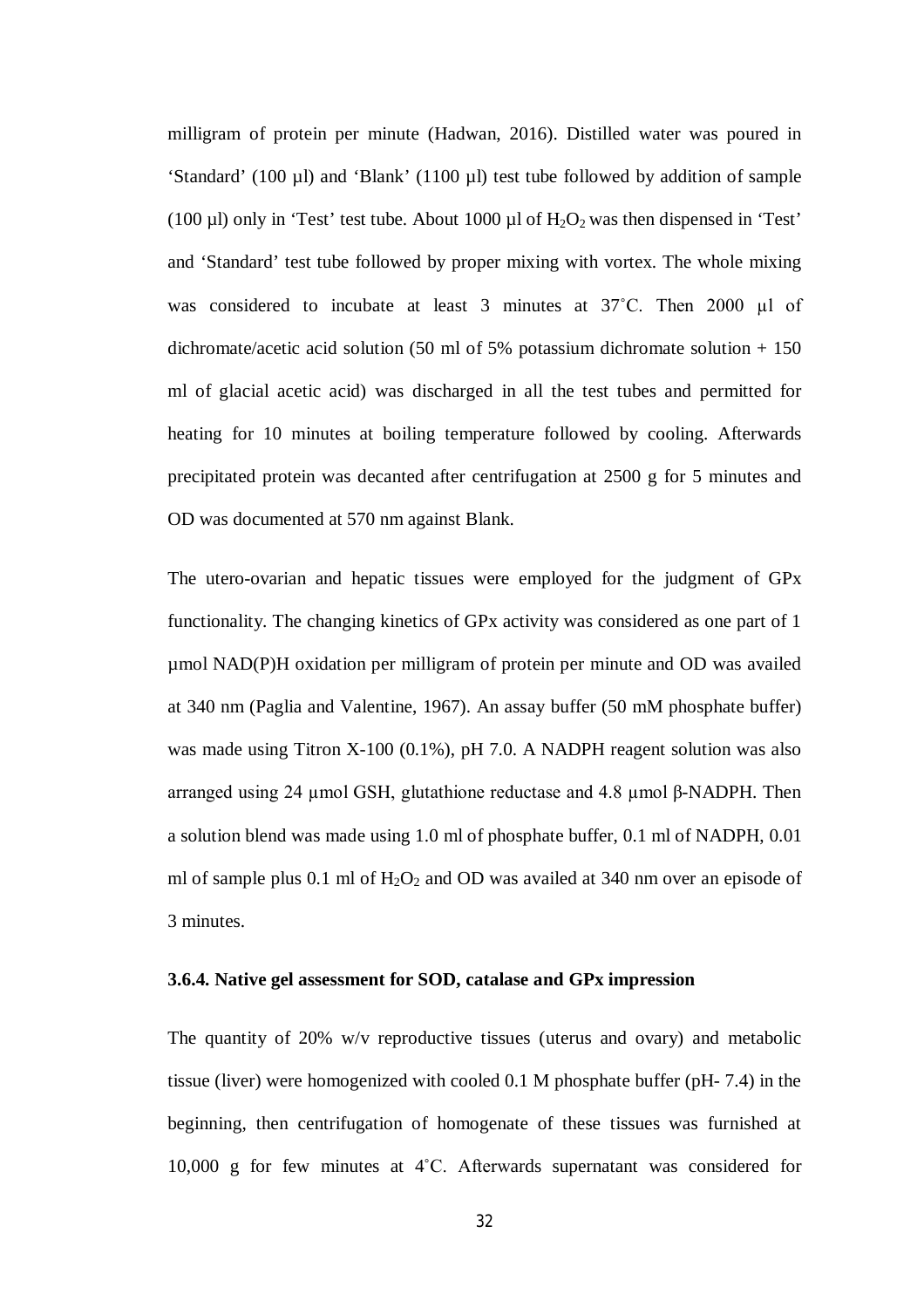measuring the total protein by Biuret method. The tissue SOD activity was examined in 12% native gel where 50 µg of tissue protein was loaded on it and allowed for electrophoretic run. After that the gels were immerged in a blending of 28 μM riboflavin and 2.3 mM NBT for 20 minutes in a dark state. Thereafter, 28 mmol/L of TEMED was added for the incubation of gels in the identical dark place for 20 minutes. After all, in the dark-blue milieu achromatic bands were visualized when light exposed on the gels (Weydert and Cullen, 2010).

Both catalase plus GPx expression were manifested in 8% native gel wherein 50  $\mu$ g of protein from tissue supernatant was loaded. After electrophoresis, the gels were placed within a solution containing  $0.003\%$  of  $H_2O_2$  in dark condition for few minutes. Then the gels were considered for staining with a decoction of 2% of ferric chloride plus 2% of potassium ferricyanide solution for few seconds. Achromatic bands of catalase were seen against blue-green milieu (Weydert and Cullen, 2010).

GPx study was considered by adding of GSH (1 mM) for staining purpose after electrophoresis which was also mandatory for the functional activity of GPx. Following the incubation of gels in a staining solution of cumene hydroperoxide (0.008%) for 10 minutes, 1% of potassium ferricyanide and 1% of ferric chloride in GSH solution were added to initiate the visualization of achromatic band in bluegreen background (Weydert and Cullen, 2010). The relative density of each band was assessed by the software image J.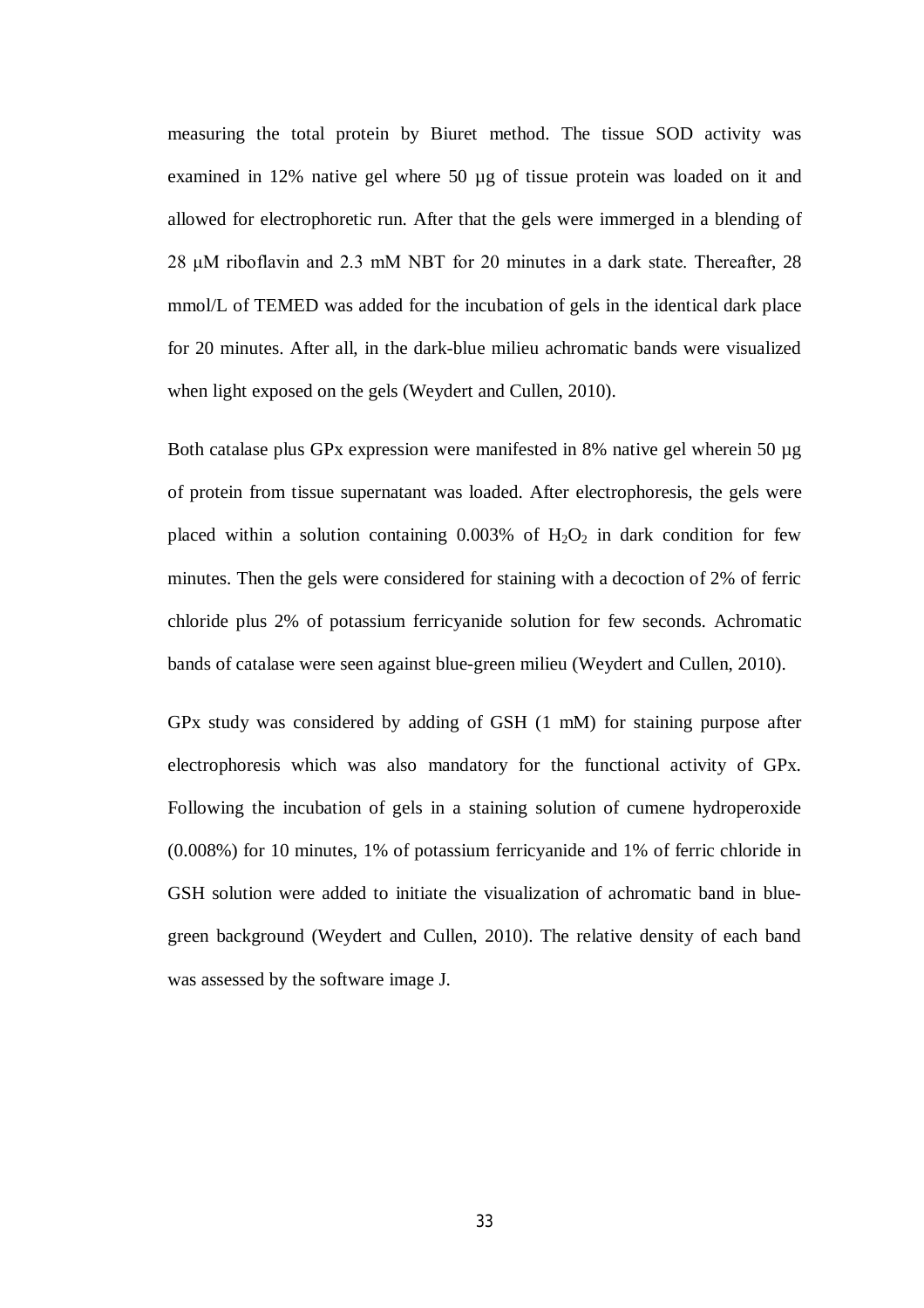#### **3.7. Spectrophotometric estimation of LDH**

As per the proceedings of the manufacturer in kits, LDH activity analysis was performed (Tulip Group, Goa, India). NADH starts the reduction reaction where pyruvate is reduced into lactate and itself becomes NAD.

At first, reagent-A (NADH; 0.02 mmol/l) and reagent-B (pyruvate; 1.6 mmol/l plus sodium chloride; 200 mmol/l) was mixed gently to make a complete solution. In a cuvette 3 ml of this mixed solution was poured and then incubated for few minutes. Then 100 µl of sample was discharged within the cuvette. After 30 seconds the OD was recorded in reducing way by means of NADH oxidation into NAD and that was linked to the LDH function.

#### **3.8. Estimation of LDH on agarose gel**

On 8% agarose gel LDH expression was verified. Initially about 20 µl of serum sample was loaded on top of the gel, afterwards allowed for electrophoresis using the Tris-HCl buffer (50 mM), pH-8.2 at 170 Volt. A cocktail was introduced by adding Na-lactate, phenazine- methosulphate,  $H_2O$ , tetrazolium-blue, and 1.0 M of Tris and NAD for the gel development following colour reaction of gel on incubation at 37˚C. Then the gel was considered for rinsing for several times with deionized water and recognition of LDH was progressed with light exposure. The image J software was applied for assessing the band density (Brandt et al., 1987).

#### **3.9. Assay of DNA fragmentation**

The uterine tissue was advocated for DNA analysis. At the beginning uterine horns were considered for homogenization where 500 µl of lysis buffer (pH 8.0) was needed consisting of 1% SDS, 10 mM NaCl, 50 mM Tris, 0.5 mg/ml proteinase K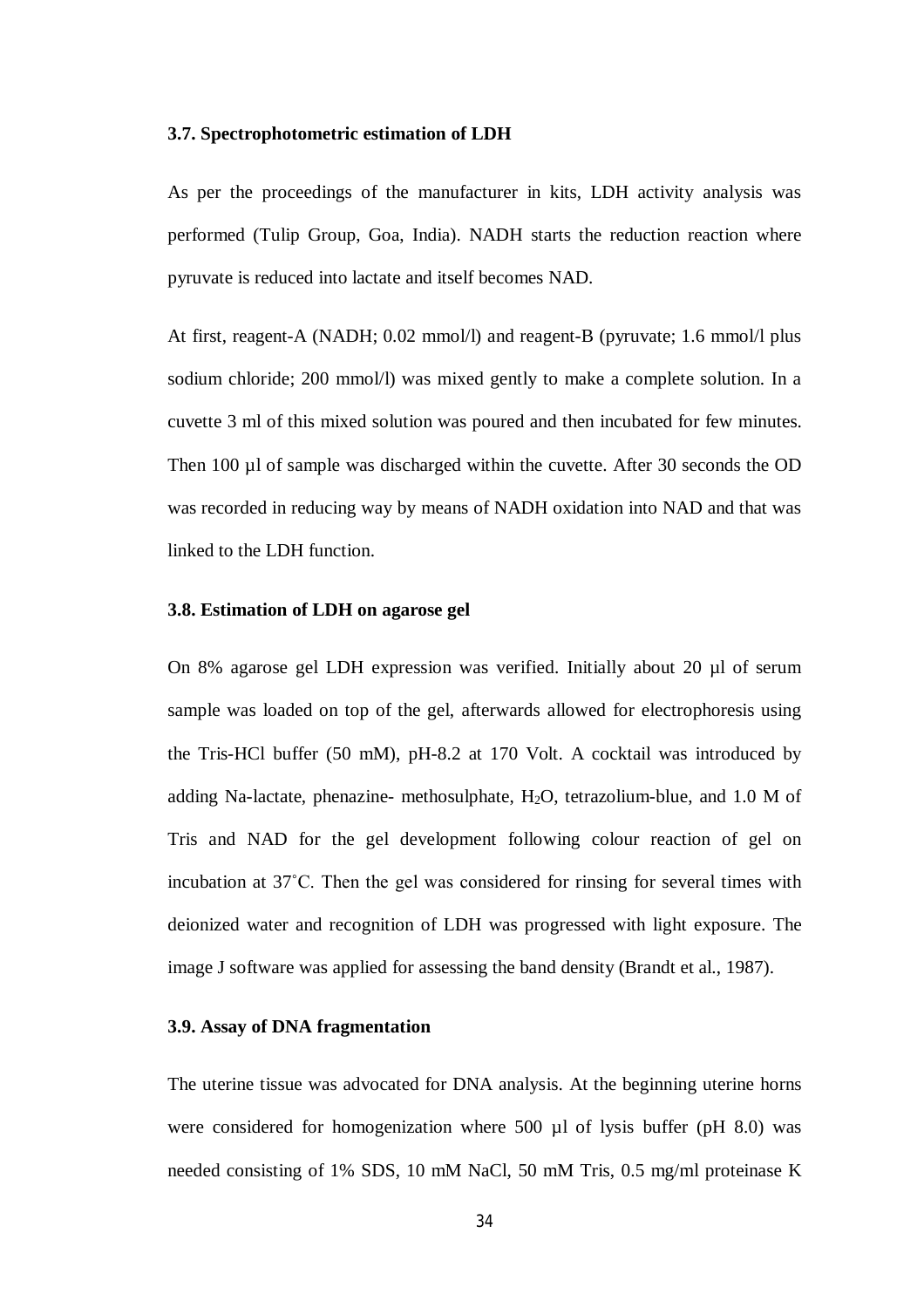and 20 mM EDTA. The above cocktail of reagent was kept for 15 minutes at 4˚C following the centrifugation in low temperature for 20 minutes at 12,000 rpm. Collected supernatant was agitated with a solution comprised of chloroform and phenol at a ratio of 1:1 and allowed for gentle mixing for few minutes. This total solution was now considered for precipitation with mixing of another cocktail of chilled ethanol and sodium acetate followed by further centrifugation. The pellet part was collected after centrifugation and compiled with 5 µl of loading buffer and 30 μl of deionized water–RNAase solution. Following incubation for 30 minutes at 37˚C, electrophoresis was done on 8.0% agarose gel comprising ethidium bromide at 65 Volt. Finally, with the help of Bio-Rad gel documentation system, the gel was observed (Garcia-Martinez et al., 1993).

#### **3.10. Comet assay**

Comet test was acting upon as per protocol of Singh et al, 1988 (Singh et al., 1988). The prepared 1.0% agarose solution was emerged for the coating of glass slides. The liver plus uterine cell suspension (about 105-110 cells) with PBS separately and then poured onto the agarose of minimum melting point (0.6%) and allowed for incubation at 37˚C. Prepared 1.0% agarose was covered on the glass slides after proper solidification followed by the placing of cover slips onto the slides very gently and considered for hardening of the agarose. Then the cover slips were taken out from the slides and soaked into the lysis buffer under low temperature containing 10% DMSO, 10 mM Trizma base, 1% SDS, 1% Triton X-100, 85 mM EDTA, and 2.5 mM NaCl (pH- 10) at 4˚C for 1 hour. After lysis, the slides were refreshed thrice with PBS in normal temperature following incubation at 37˚C again for 40-45 minutes. Then the slides were advocated for water washing for several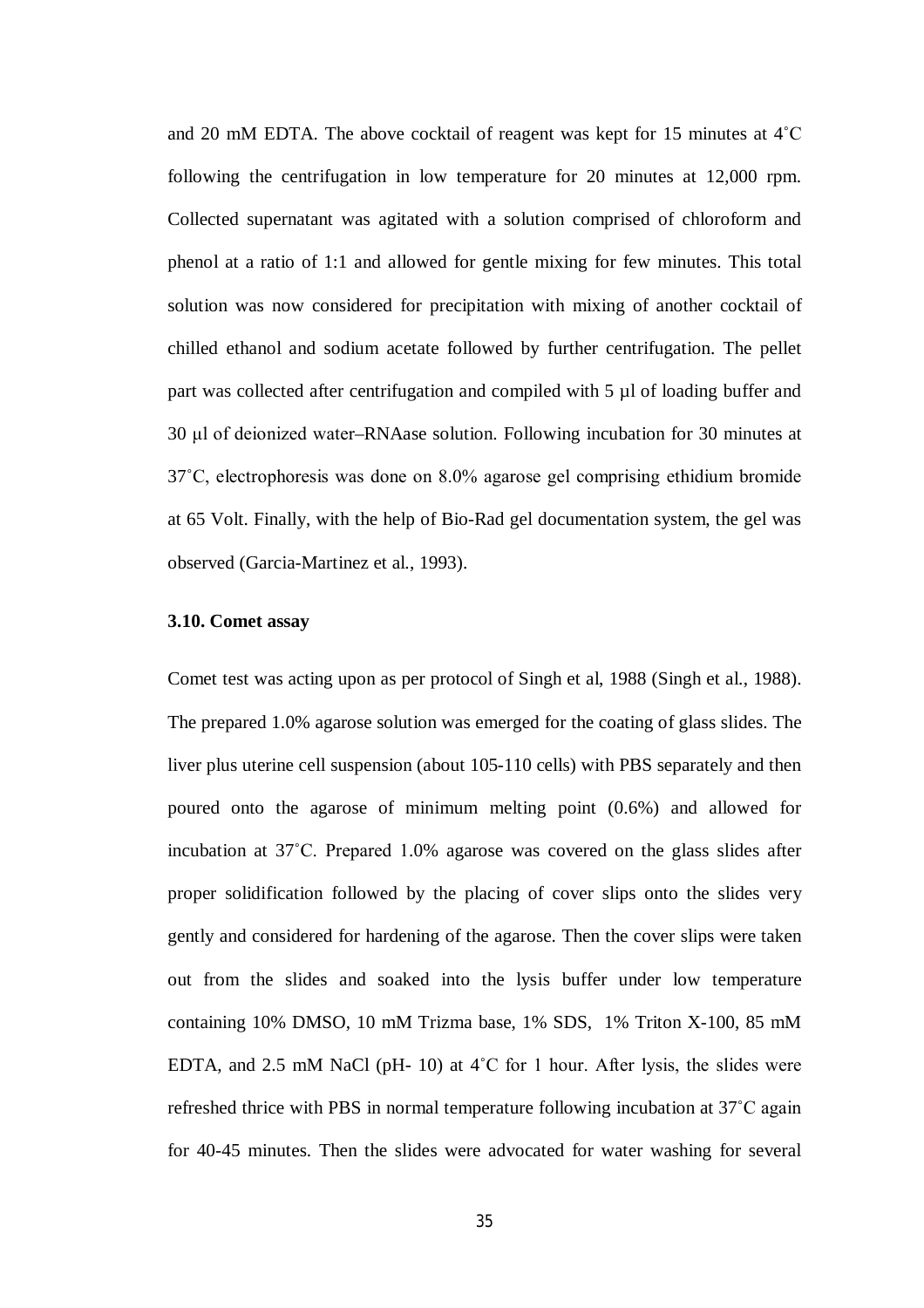times to get rid of overloaded salts and allowed for electrophoresis in running buffer (1 mM EDTA and 0.3 M NaOH) at 300 mA and 25 Volt for 30 minutes. After electrophoretic run, slides were considered for neutralization using PBS and then staining was done with the solution of ethidium bromide (10 mg/ml) in dark for few minutes. Then the slides cleared with water to get rid of excess stain. Finally, the slides became ready for visualization under fluorescence microscope (Eclipse LV100 POL, Nikon-Tokyo, Japan) and introduced under Vis Comet software (ImpulsBildanalyse-Amsterdam, Netherlands). The forming comet cells and tail length of comets were also measured.

# **3.11. Estimation of ovarian Δ<sup>5</sup> , 3β-HSD and 17β-HSD activities**

Frozen ovarian tissues (10mg/ml) were placed for homogenization at 4°C with low temperature buffer containing 20% spectroscopic-grade glycerol, 1.0 mM EDTA and 5.0 mM potassium phosphate followed by centrifugation for 40 minutes at 10,000 g. The obtained supernatant was employed for assessing  $Δ^5$ , 3β-HSD. Then a solution was prepared with 30 μg of DHEA, 0.5 μM of NAD and supernatant and allowed for proper mixing for few minutes. After that the OD was recorded at 340 nm with respect to blank without NAD (Talalay, 1962).

Determining the activity of 17β-HSD, the ovarian tissue homogenate was combined with testosterone (Conc. 0.3  $\mu$ M), NADP (Conc. 1.1  $\mu$ M), and crystalline BSA (Conc. 25 mg) and mixed thoroughly for few seconds. Matching with the reagent blank, the absorbance was estimated at 340 nm without NADP (Jarabak et al., 1962). The change of absorbance at the velocity of 0.001/minute was considered as the equivalent of one unit of enzyme activity.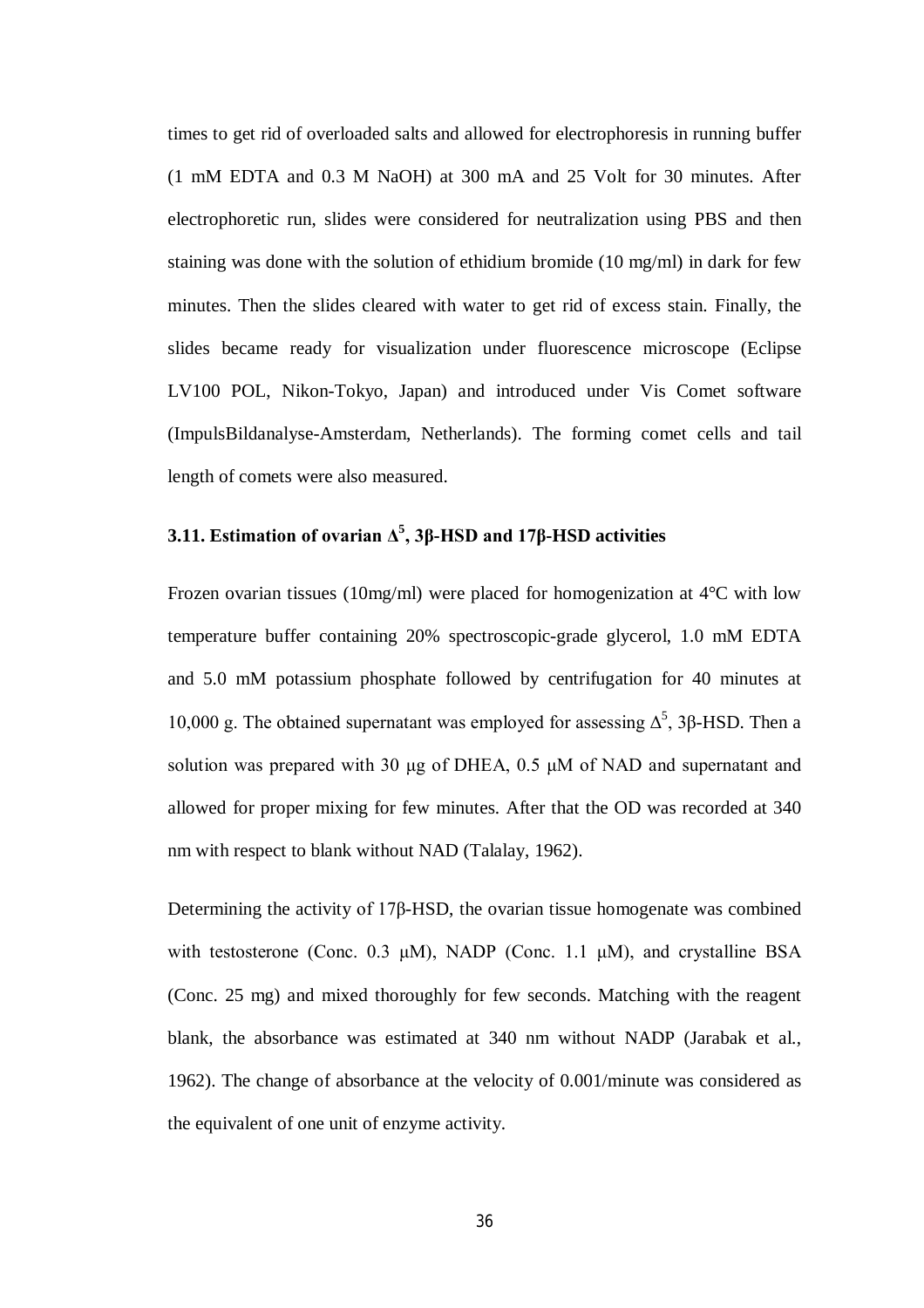#### **3.12. Estimation of the components of SAM pool by ELISA**

The competitive ELISA method was applied for evaluating Vit.  $B_{12}$ ,  $B_9$  and Hcy in serum. The protocols were pursued as per the manual of manufacturer (Wuhan Fine test kit from China).

The pre-coated microtiter plates of ELISA (with  $B_{12}$ ,  $B_9$  and Hcy) were deemed for a competitive reaction when standards or test samples  $(50 \mu l)$  were poured on it and simultaneously 50 µl of HRP-Streptavidin (SABC) was loaded in every microtiter well and permitted for incubation for 60 minutes in room temperature. These could go for a competition between each other for their attachment for capturing biotinylated recognition specific antibody which was also particular for Vit.  $B_{12}$ ,  $B_9$ and Hcy. The excess standards or samples were then rinsed with washing buffer (300  $\mu$ l) for three times. Then a solution of TMB substrate (100  $\mu$ l) was poured into all well and allowed to react in dark room temperature for 20 minutes. Then 100 µl of stop solution was added in each microtitre well prepared with sulphuric acid (0.5 M) to stop the enzyme and substrate reaction. In spectrophotometer, the colour altering response was evaluated at 450 nm. Finally by plotting the sample's OD against standard curve, the quantity of Vit.  $B_{12}$ ,  $B_9$  and Hcy remain in the samples were estimated.

#### **3.13. Estimation of Hormones in serum by ELISA**

Consistent with the competitive ELISA process (Wuhan Fine test kit from China), the level of estradiol, LH and FSH were estimated in serum following the procedure suggested by the manufacturer.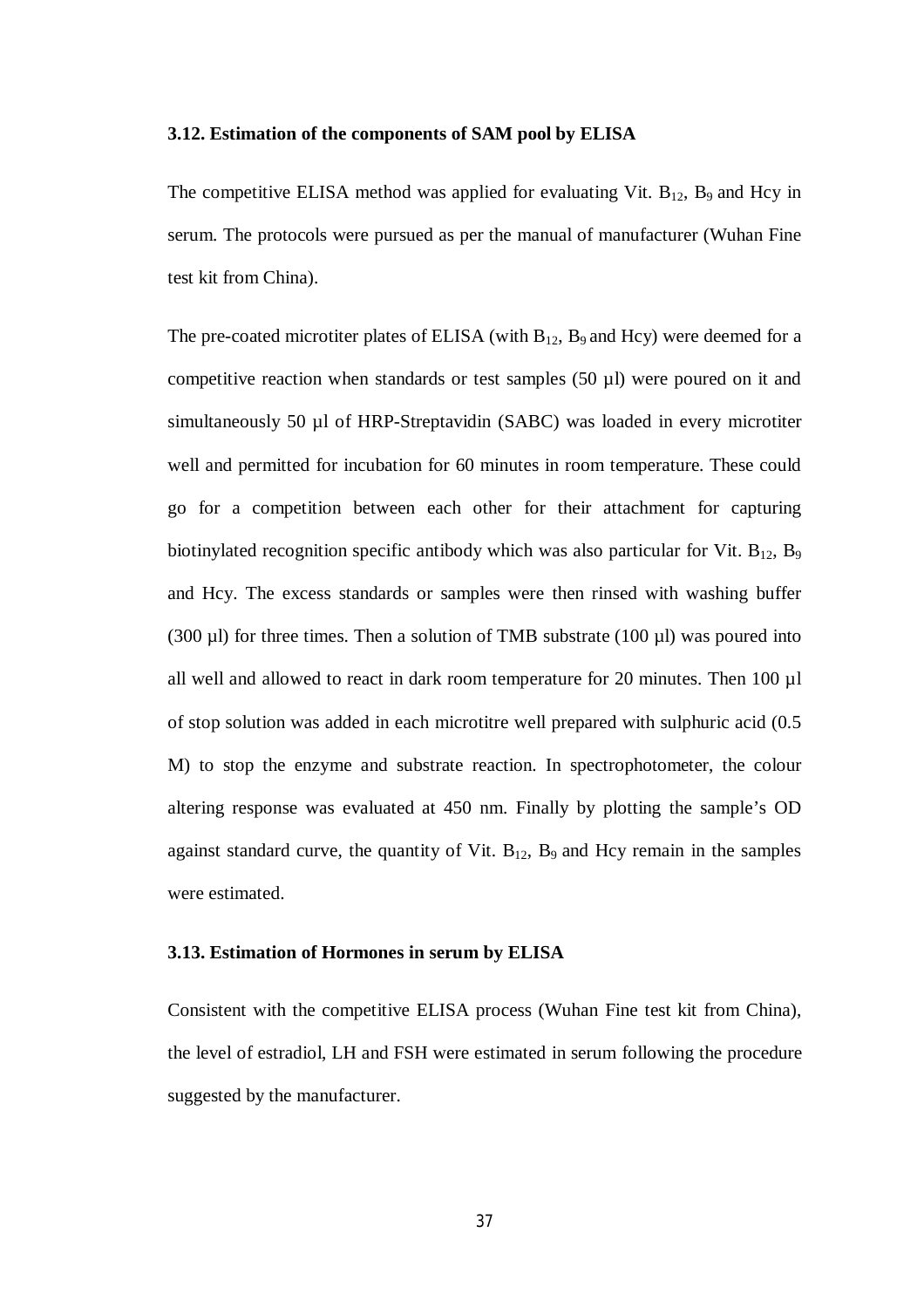The microtiter wells of ELISA were pre-layered with estradiol, LH and FSH. The test samples (50  $\mu$ l) and standards (50  $\mu$ l) were then added and allowed for combining with biotinylated recognition antibody specifically in favor of estradiol, LH and FSH respectively. The subtraction of excess unbound standards and samples were followed thorough rinsing and then HRP-streptavidin (50 µl) (SABC) and TMB substrate  $(100 \mu l)$  were added and considered for incubation for few minutes. Finally, a stop solution (100  $\mu$ ) of sulphuric acid was given to cease the reaction between enzyme and substrate. At last, the changing of colour in the wells was documented at 450 nm and plotted the sample's reading with standard curve.

#### **3.14. Estimation of MT-1, TNF-α, IL-6, ER-α and NF-B, by ELISA**

The guidelines derived by the manufacturer, the sandwich ELISA technique was performed for assessing MT-1 in liver, TNF-α and IL-6 in serum and ER-α and NF-  $\kappa$ B in uterus.

The estimation of above said parameters involved a sequence of orderly steps. The microtiter wells of S-ELISA were remaining pre-covered with anti-MT-1, anti-TNFα and anti-IL-6, anti-ER-α and anti-NF-κB antibody. In every microtiter well the test samples (100  $\mu$ l), standard (100  $\mu$ l) along with biotin conjugated detection specific antibody (50 µl) were discharged and considered for incubation followed by decanting with washing buffer. Afterwards, both HRP-streptavidin (50 µl) plus TMB substrates (100 µl) were included in all well and then incubated. A colour reaction was noted because of HRP on TMB and produced a colour (blue) product. This blue colour was changed into yellow colour after inclusion of acidic stop solution (100  $\mu$ l). Finally, the OD was evaluated in ELISA reader at 450 nm to determine the concentration of above said parameter.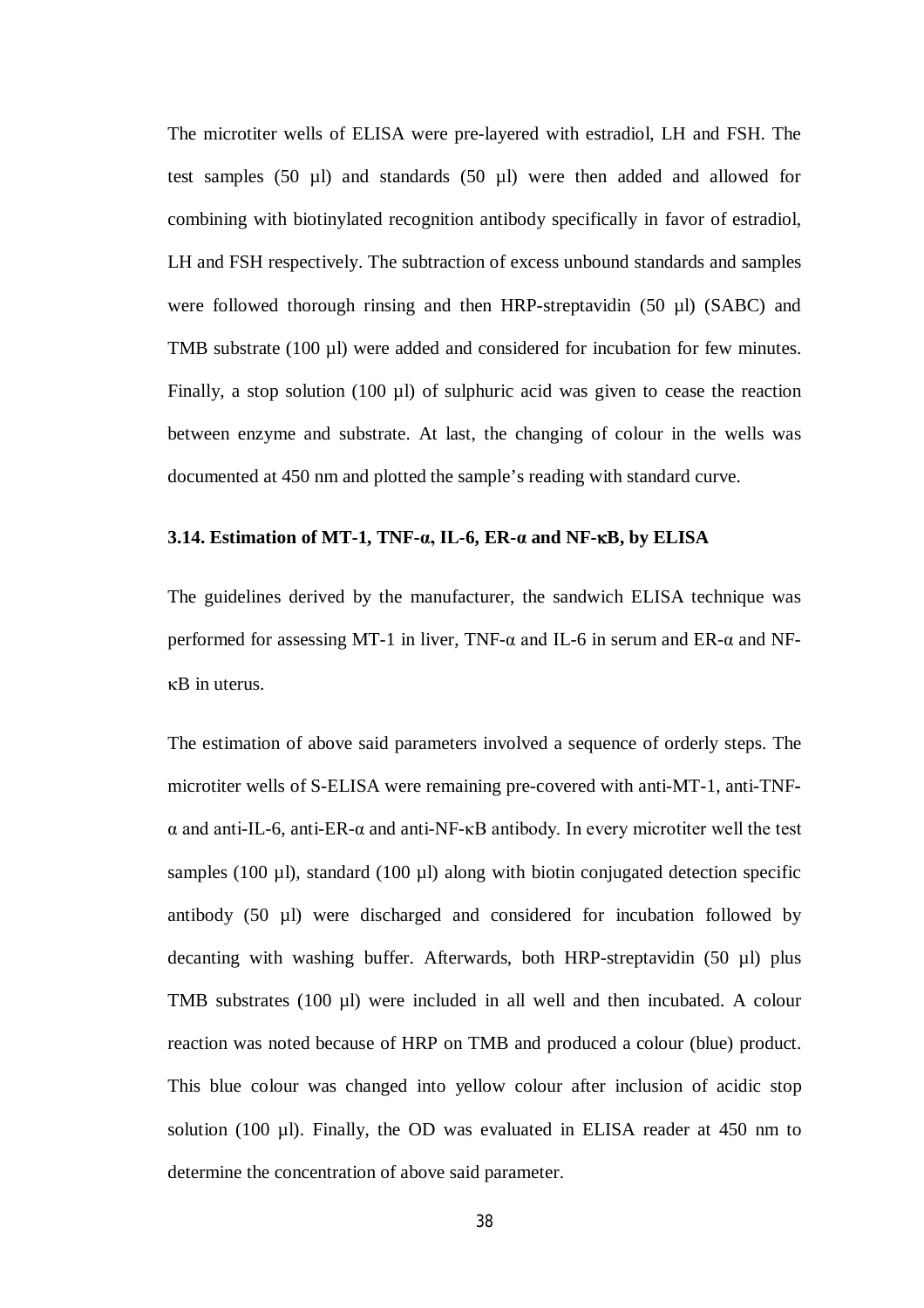#### **3.15. Histopathology of uterus and ovary**

After sacrifice of the experimental animal, ovarian-uterine tissues were collected and preserved in formalin. Prior to embedding these tissues were dried out with ethanol in increasing order (30%, 50%, 70%, 90% and 95% respectively) and cleaned with xylene. After that the ovarian-uterine tissues were placed in paraffin and then sectioned at 5µm thickness and kept on top of glass slides for staining with hematoxylin and eosin (Harris). Then slides were visualized under microscope (Olympus, CX21i, magnification x40) to highlight the tissue architectural changes.

The ovarian folliculogenesis stages were assessed through the counting of follicular numbers and based on their breadth the follicles were assigned in different groups like small preantral follicles (SPAF) (< 94 μm), large preantral follicles (LPAF) (94– 260 μm), small antral follicles (SAF) (261–350 μm), medium antral follicles (MAF) (351–430 μm), large antral follicles (LAF) (431–490 μm), graafian follicles (> 491 μm) (Patil et al, 1998). Simultaneously, quantification of atretic follicles (ATF) was exempted too. The thickness of uterine endometrium and myometrium were also assessed.

# **3.16. Semi-quantitative analysis of pro-inflammatory and apoptotic markers through PCR**

RNA isolation kit (Promega) was applied for study through PCR. At first mRNA was pulled out from the uterine tissue (95 mg tissue). It was then dissolved in RNase-free water and employed for cDNA synthesis (Himedia). After that cDNA was considered for PCR amplification in which it acted as template by using PCR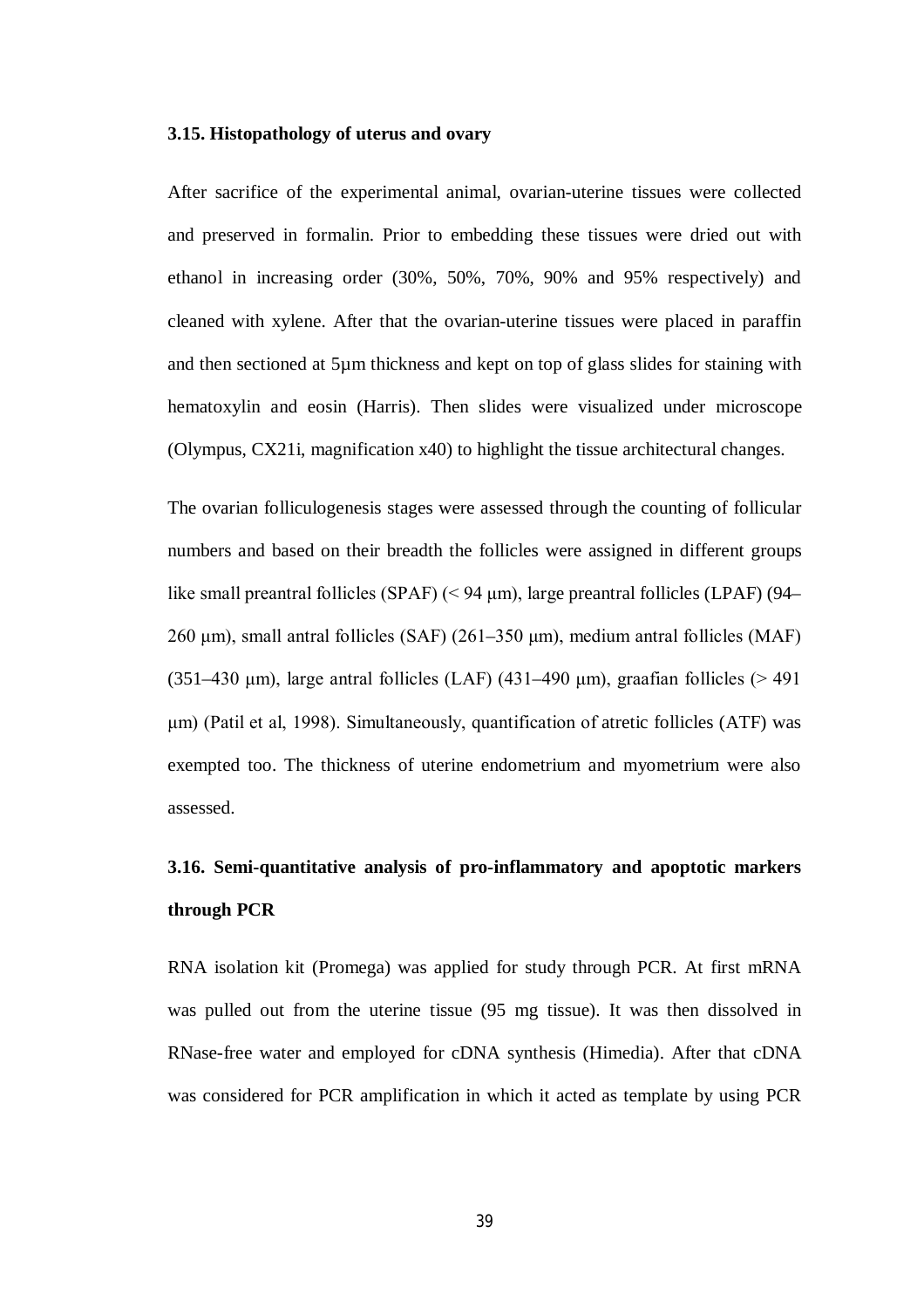master mix (Qiagen, Germany) for 5 minutes at 94˚C. The primer sequences are the following:

|                    | NF-KB: F: 5'CAGACACCTTTGCACTTGGC3' |
|--------------------|------------------------------------|
|                    | R: 5'GCCTCCACCAGCTCTTTGAT3'        |
| $\mathbf{P}^{3,1}$ | F: 5'CTACTTCCCAGCAGGGTGT3'         |
|                    | R: 5'AAAGTCTGCCTGTCGTCCAG3'        |
| BAX:               | F: 5'GATCGAGCAGAGAGGATGGC3'        |
|                    | R: 5'CAGTCCAAGGCAGCAGCAGGAA3'      |
| $Bcl-2$ :          | F: 5'TGGCATCTTCTCCTTCCAGC 3'       |
|                    | R: 5'ATCCCAGCCTCCGTTATCCT 3'       |

### **GAPDH:** F: 5׳GGGAAACCCATCACCATC 3׳

## R: 5'CCCTGTTGCTGTAGCCAT3'

Then a mixture was arranged with every PCR product  $(5 \mu l)$  and the loading buffer (5 µl). Afterwards this mixture was loaded in the electrophoretic tank on agarose gel (2% w/v) for electrophoresis. In assistance with Molecular Analyst software (version 1.5; Bio-Rad) and Model GS-700 Imaging Densitometer, the DNA bands were examined. Here GAPDH was served as reference or control (Tan et al., 2014; Kang et al., 2013; Seo et al., 2011).